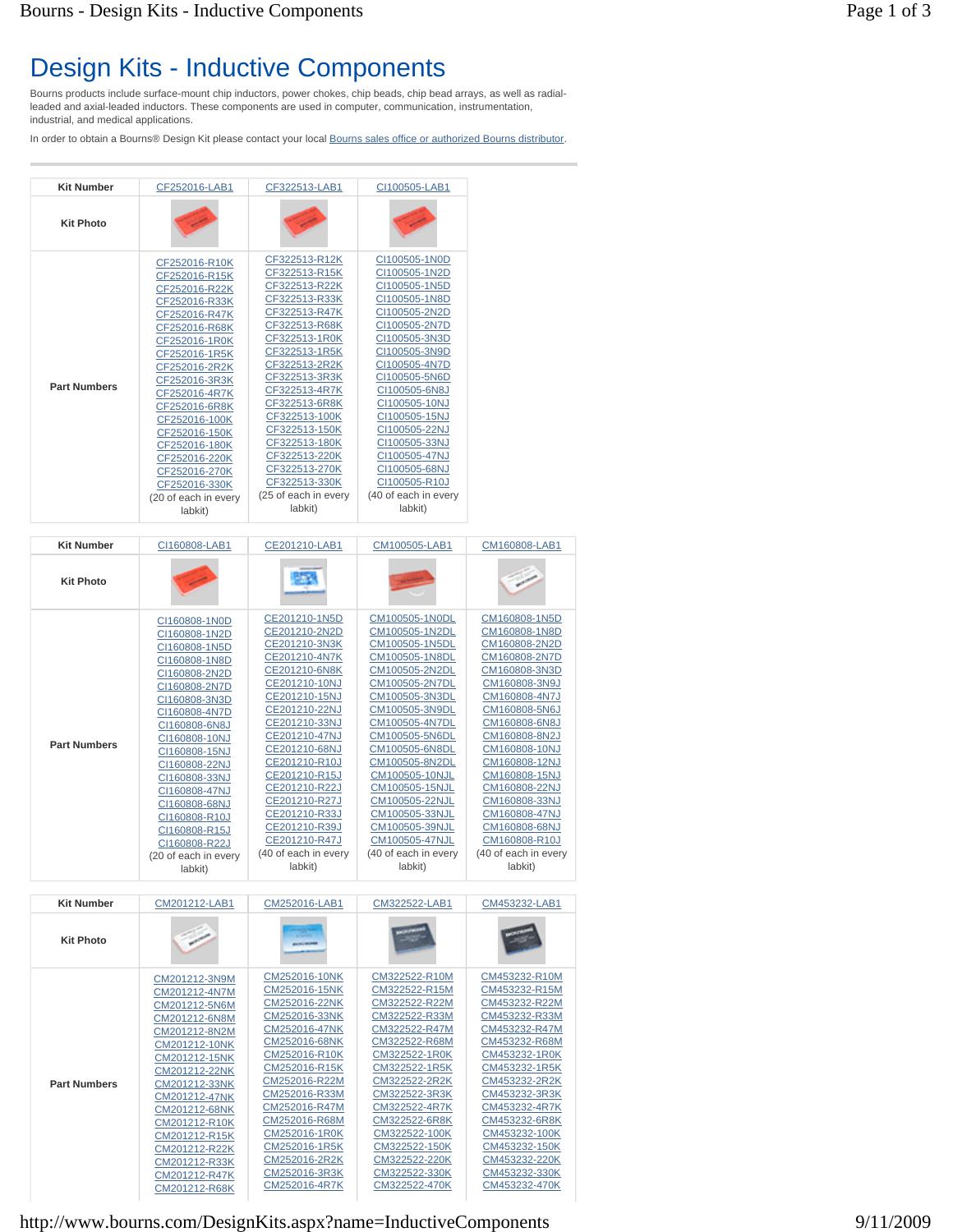## Bourns - Design Kits - Inductive Components Page 2 of 3

|                     | CM201212-1R0K<br>(30 of each in every<br>labkit)                                                                                                                                                                                                                                                                                                  | CM252016-6R8K<br>CM252016-100K<br>CM252016-150K<br>CM252016-220K<br>CM252016-330K<br>CM252016-470K<br>CM252016-680K<br>CM252016-101K<br>(20 of each in every<br>labkit)                                                                                                                                                                           | CM322522-680K<br>CM322522-101K<br>CM322522-151K<br>CM322522-221K<br>(10 of each in every<br>labkit)                                                                                                                                                                                                                                               | CM453232-680K<br>CM453232-101K<br>CM453232-151K<br>CM453232-221K<br>CM453232-331K<br>CM453232-471K<br>CM453232-681K<br>CM453232-102K<br>(10 of each in every<br>labkit)                                                                                                                                                                           |
|---------------------|---------------------------------------------------------------------------------------------------------------------------------------------------------------------------------------------------------------------------------------------------------------------------------------------------------------------------------------------------|---------------------------------------------------------------------------------------------------------------------------------------------------------------------------------------------------------------------------------------------------------------------------------------------------------------------------------------------------|---------------------------------------------------------------------------------------------------------------------------------------------------------------------------------------------------------------------------------------------------------------------------------------------------------------------------------------------------|---------------------------------------------------------------------------------------------------------------------------------------------------------------------------------------------------------------------------------------------------------------------------------------------------------------------------------------------------|
| <b>Kit Number</b>   | CS160808-LAB1                                                                                                                                                                                                                                                                                                                                     | CV201210-LAB1                                                                                                                                                                                                                                                                                                                                     | CS321613-LAB1                                                                                                                                                                                                                                                                                                                                     | CW160808-LAB1                                                                                                                                                                                                                                                                                                                                     |
| <b>Kit Photo</b>    |                                                                                                                                                                                                                                                                                                                                                   |                                                                                                                                                                                                                                                                                                                                                   |                                                                                                                                                                                                                                                                                                                                                   |                                                                                                                                                                                                                                                                                                                                                   |
| <b>Part Numbers</b> | CS160808-47NK<br>CS160808-68NK<br>CS160808-R10K<br>CS160808-R12K<br>CS160808-R15K<br>CS160808-R18K<br>CS160808-R22K<br>CS160808-R27K<br>CS160808-R33K<br>CS160808-R39K<br>CS160808-R47K<br>CS160808-R56K<br>CS160808-R68K<br>CS160808-R82K<br>CS160808-1R0K<br>CS160808-1R2K<br>CS160808-1R5K<br>CS160808-2R2K<br>(40 of each in every<br>labkit) | CV201210-47NK<br>CV201210-68NK<br>CV201210-R10K<br>CV201210-R15K<br>CV201210-R22K<br>CV201210-R33K<br>CV201210-R47K<br>CV201210-R68K<br>CV201210-1R0K<br>CV201210-1R5K<br>CV201210-2R2K<br>CV201210-3R3K<br>CV201210-4R7K<br>CV201210-6R8K<br>CV201210-100K<br>CV201210-150K<br>CV201210-220K<br>CV201210-330K<br>(30 of each in every<br>labkit) | CS321613-47NK<br>CS321613-68NK<br>CS321613-R10K<br>CS321613-R15K<br>CS321613-R22K<br>CS321613-R33K<br>CS321613-R47K<br>CS321613-R68K<br>CS321613-1R0K<br>CS321613-1R5K<br>CS321613-2R2K<br>CS321613-3R3K<br>CS321613-4R7K<br>CS321613-6R8K<br>CS321613-100K<br>CS321613-150K<br>CS321613-220K<br>CS321613-330K<br>(30 of each in every<br>labkit) | CW160808-4N7K<br>CW160808-6N8J<br>CW160808-8N2J<br>CW160808-10NJ<br>CW160808-12NJ<br>CW160808-15NJ<br>CW160808-18NJ<br>CW160808-22NJ<br>CW160808-27NJ<br>CW160808-33NJ<br>CW160808-39NJ<br>CW160808-47NJ<br>CW160808-56NJ<br>CW160808-68NJ<br>CW160808-82NJ<br>CW160808-R10J<br>CW160808-R15J<br>CW160808-R22J<br>(30 of each in every<br>labkit) |

| <b>Kit Number</b>   | CW201212-LAB1                                                                                                                                                                                                                                                                                                                                     | CW252016-LAB1                                                                                                                                                                                                                                                                                                                                     |  |
|---------------------|---------------------------------------------------------------------------------------------------------------------------------------------------------------------------------------------------------------------------------------------------------------------------------------------------------------------------------------------------|---------------------------------------------------------------------------------------------------------------------------------------------------------------------------------------------------------------------------------------------------------------------------------------------------------------------------------------------------|--|
| <b>Kit Photo</b>    |                                                                                                                                                                                                                                                                                                                                                   |                                                                                                                                                                                                                                                                                                                                                   |  |
| <b>Part Numbers</b> | CW201212-2N2J<br>CW201212-3N3J<br>CW201212-4N7J<br>CW201212-6N8J<br>CW201212-8N2J<br>CW201212-10NJ<br>CW201212-15NJ<br>CW201212-22NJ<br>CW201212-33NJ<br>CW201212-47NJ<br>CW201212-68NJ<br>CW201212-R10J<br>CW201212-R15J<br>CW201212-R22J<br>CW201212-R33J<br>CW201212-R47J<br>CW201212-R68J<br>CW201212-R91J<br>(40 of each in every<br>labkit) | CW252016-10NK<br>CW252016-12NK<br>CW252016-15NK<br>CW252016-22NK<br>CW252016-33NK<br>CW252016-47NK<br>CW252016-68NJ<br>CW252016-R10J<br>CW252016-R15J<br>CW252016-R22J<br>CW252016-R33J<br>CW252016-R47J<br>CW252016-R68J<br>CW252016-1R0J<br>CW252016-1R5J<br>CW252016-2R2J<br>CW252016-3R3J<br>CW252016-4R7J<br>(20 of each in every<br>labkit) |  |

| <b>Kit Photo</b>    |                                                                                                                                                                                                                                                                                                                                                           |                                                                                                                                                                                                                                                                                     |                                                                                                                                                                                                                                                                                                                        |                                                                                                                                                                                                                                                                                                                                      |
|---------------------|-----------------------------------------------------------------------------------------------------------------------------------------------------------------------------------------------------------------------------------------------------------------------------------------------------------------------------------------------------------|-------------------------------------------------------------------------------------------------------------------------------------------------------------------------------------------------------------------------------------------------------------------------------------|------------------------------------------------------------------------------------------------------------------------------------------------------------------------------------------------------------------------------------------------------------------------------------------------------------------------|--------------------------------------------------------------------------------------------------------------------------------------------------------------------------------------------------------------------------------------------------------------------------------------------------------------------------------------|
| <b>Part Numbers</b> | <b>SRP1235-R10M</b><br>SRP1235-R22M<br>SRP1235-R47M<br><b>SRP1235-1R0M</b><br>SRP1235-2R2M<br><b>SRP1235-4R7M</b><br><b>SRP1250-R47M</b><br><b>SRP1250-1R0M</b><br>SRP1250-1R5M<br>SRP1250-2R2M<br><b>SRP1250-4R7M</b><br>SRP1250-100M<br><b>SRP1270-R47M</b><br><b>SRP1270-1R0M</b><br><b>SRP1270-2R2M</b><br><b>SRP1270-4R7M</b><br><b>SRP1270-6R8M</b> | <b>SRR1240-4R7M</b><br>SRR1240-100M<br>SRR1240-470M<br>SRR1240-101M<br>SRR1240-471K<br>SRR1240-102K<br>SRR1260-1R0Y<br>SRR1260-4R7Y<br>SRR1260-100M<br>SRR1260-220M<br>SRR1260-470M<br>SRR1260-101M<br>SRR1280-3R3Y<br>SRR1280-100M<br>SRR1280-330M<br>SRR1280-680M<br>SRR1280-101M | <b>SRU1028-1R0Y</b><br>SRU1028-2R2Y<br><b>SRU1028-4R7Y</b><br>SRU1028-100Y<br>SRU1028-470Y<br>SRU1028-101Y<br><b>SRU1038-1R5Y</b><br><b>SRU1038-5R0Y</b><br>SRU1038-100Y<br>SRU1038-470Y<br>SRU1038-101Y<br>SRU1038-221Y<br><b>SRU1048-R80Y</b><br><b>SRU1048-3R0Y</b><br>SRU1048-100Y<br>SRU1048-330Y<br>SRU1048-680Y | <b>SRU2009-1R0Y</b><br><b>SRU2009-2R2Y</b><br>SRU2009-3R3Y<br><b>SRU2009-4R4Y</b><br>SRU2009-100Y<br>SRU2009-220Y<br><b>SRU2013-1R0Y</b><br>SRU2013-3R3Y<br><b>SRU2013-6R8Y</b><br>SRU2013-100Y<br>SRU2013-220Y<br>SRU2013-470Y<br><b>SRU2016-1R0Y</b><br><b>SRU2016-4R7Y</b><br>SRU2016-100Y<br>SRU2016-220Y<br><b>SRU2016-470Y</b> |

http://www.bourns.com/DesignKits.aspx?name=InductiveComponents 9/11/2009